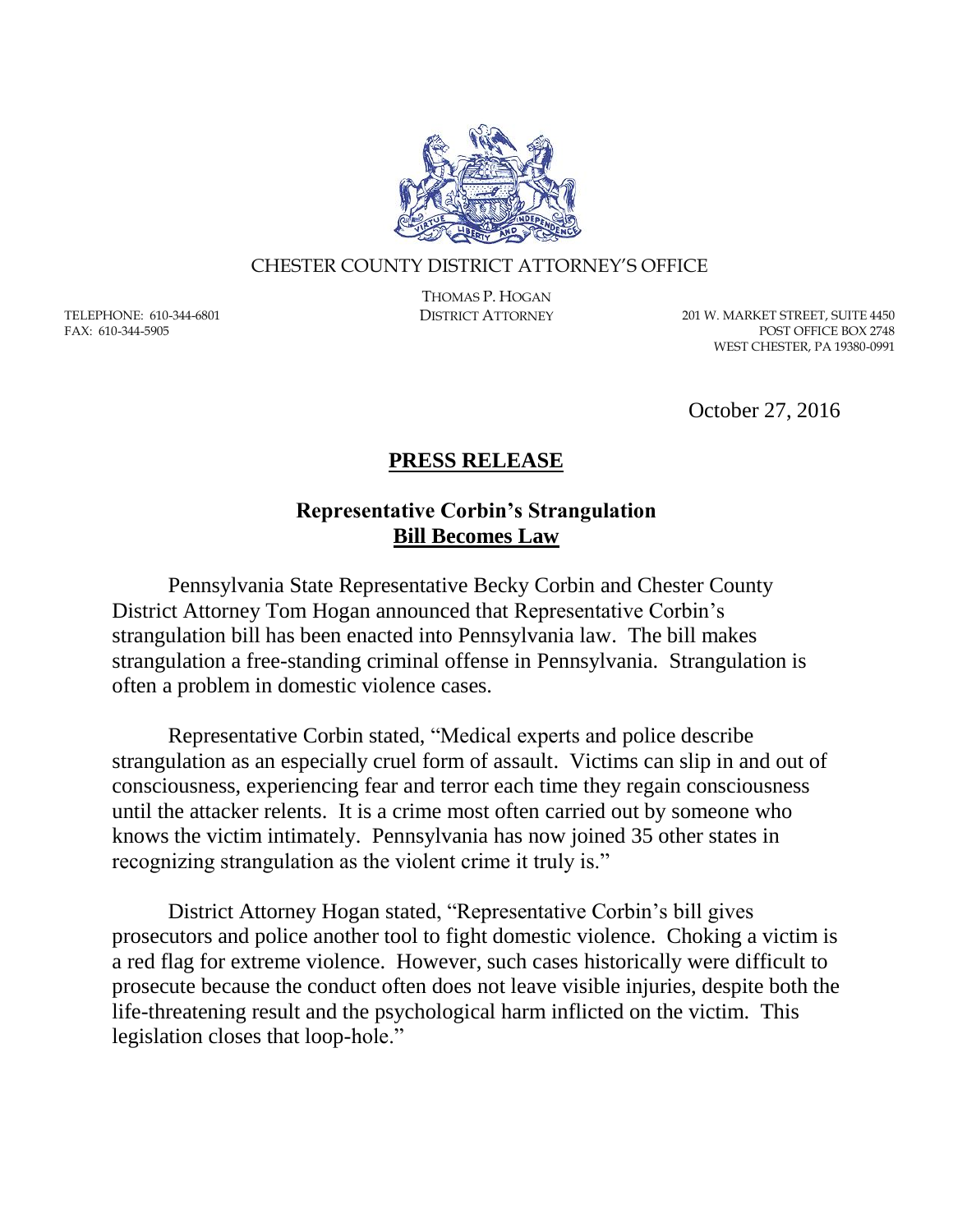The bill makes it a crime to apply pressure to the throat or neck of a victim, or to otherwise block the nose and mouth of the victim. The offense is a felony if: (1) the victim is a family or household member; (2) the defendant is subject to a protection from abuse order related to the victim; (3) the defendant has a previous strangulation conviction; or (4) multiple other factors. If none of the aggravating factors apply, the offense is a misdemeanor.

The legislation's history began with Deputy District Attorney Michelle Frei, who leads domestic violence prosecutions in Chester County, and the Domestic Violence Center of Chester County (the "DVCCC"). Deputy District Attorney Frei saw a repeated problem with proving strangulation cases across Pennsylvania. She also observed that the act of choking often preceded more extreme violence down the road in abusive relationship.

In 2012, following a particularly disturbing domestic violence homicide in Chester County (Commonwealth v. James Hvizda), the DVCCC and the District Attorney's Office began to implement the Lethality Assessment Program ("LAP"). LAP is a tool used in domestic violence situation to gauge the level of danger to the victims. Using a series of simple questions, LAP allows both the police and potential victims to predict current risks and future violence. DVCCC has been responsible for training law enforcement in the use of LAP. In Chester County, 42 out of 47 police departments have implemented LAP, the highest percentage of any county in Pennsylvania.

One of the specific red flags raised by LAP is prior choking or strangulation of the victim by the defendant. Simply put, if the defendant has been choking the victim, the defendant is moving along a path to extreme violence, including a potential murder.

Ms. Frei then began to research strangulation legislation. She found that over 30 other states already had passed strangulation legislation. She then drafted a proposed strangulation statute for Pennsylvania.

Knowing that Representative Corbin is a strong proponent for crime victims, District Attorney Hogan took the proposed legislation to Representative Corbin. She studied the history of the issue and agreed to sponsor the legislation.

Representative Corbin then did all of the heavy political lifting necessary to push the strangulation legislation through to become a new law. She signed up other Chester County legislators as co-sponsors, including Representatives Harry